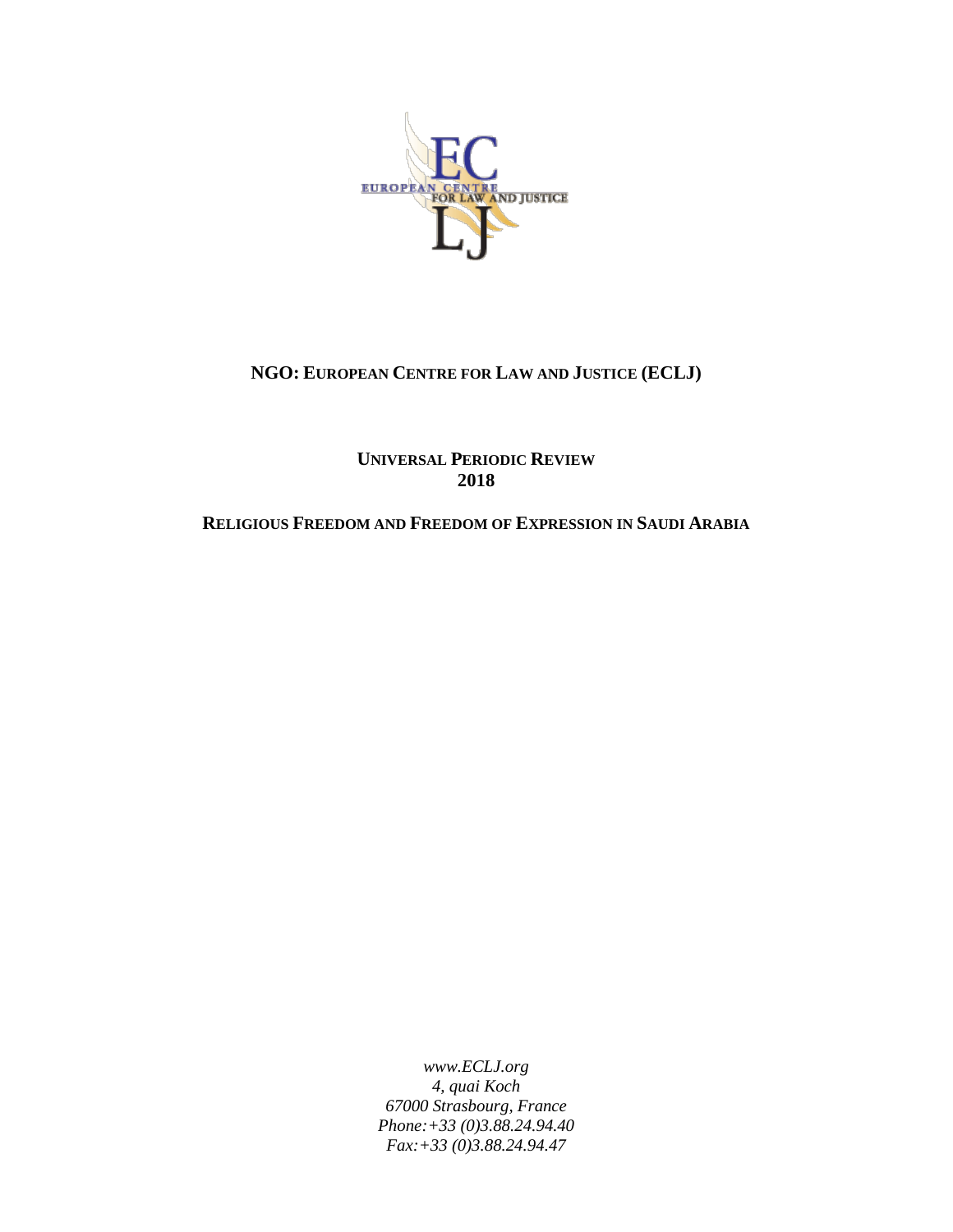# **RELIGIOUS FREEDOM IN SAUDI ARABIA**

### **Introduction**

1. The European Centre for Law and Justice (ECLJ) is an international, non-governmental organisation dedicated to promoting and protecting human rights around the world. The ECLJ holds Special Consultative status before the United Nations Economic and Social Council.<sup>1</sup> The purpose of this report is to raise concerns regarding human rights violations in the Kingdom of Saudi Arabia for the 2018 Universal Periodic Review (UPR).

2. The 2013 UPR Working Group recommended that Saudi Arabia "[a]dopt laws to protect freedoms of association, expression, and religion". <sup>2</sup> While Saudi Arabia has made some improvements, it continues to regularly and systemically violate human rights, including freedom of religion and expression.

### **Legal Ramifications of Saudi Basic Law**

3. Since 1992, Saudi Arabia's basic governmental structure and governing principles have been described and set forth in a foundational document known as the Basic Law of Governance.<sup>3</sup> The government functions as an absolute monarchy, although a number of subordinate authorities exist.<sup>4</sup> The Basic Law declares that Islam is the state religion<sup>5</sup> and that the "[g]overnment . . . derives its authority from the [Qur'an] and the Sunna of the Prophet . . . which are the ultimate sources of reference for [the Basic] Law and the other laws of the State".<sup>6</sup> The judiciary is functionally independent, but its high-ranking members are appointed by the king.<sup>7</sup> While the Basic Law mandates that governance shall be based on the principles of "justice, shura (consultation), and equality", these concepts are to be interpreted "according to Islamic Sharia".<sup>8</sup>

4. Accordingly, the Basic Law does not protect religious freedom.<sup>9</sup> Instead, its specific purpose is to ensure the Islamic character of both the people and government of Saudi Arabia.<sup>10</sup> Pursuant to this purpose, the Saudi government imposes Sharia-based criminal penalties on acts such as apostasy and blasphemy:

"Blasphemy" is conceived as a deviation from Sunni Islam and thus may also be treated as "apostasy". Apostasy is criminalized and mandates a death penalty. The criminal accusation of "apostasy" is sometimes deployed against people (including writers, activists, artists, or lawyers) who show any serious sign of pushing at the outer boundaries of freedom of expression, or who are critical of the religious authorities, and whose views (rightly or wrongly) are termed "atheist" or as "insulting to religion".<sup>11</sup>

5. In addition to the power of the courts to punish these offenses by death pursuant to Saudi Arabia's fundamentalist interpretation of Islamic doctrine, Saudi Arabia has recently issued a royal decree declaring a number of specific activities, including promoting atheistic views and attempting "to cast doubt on the fundamentals of Islam," as acts of terrorism.<sup>12</sup>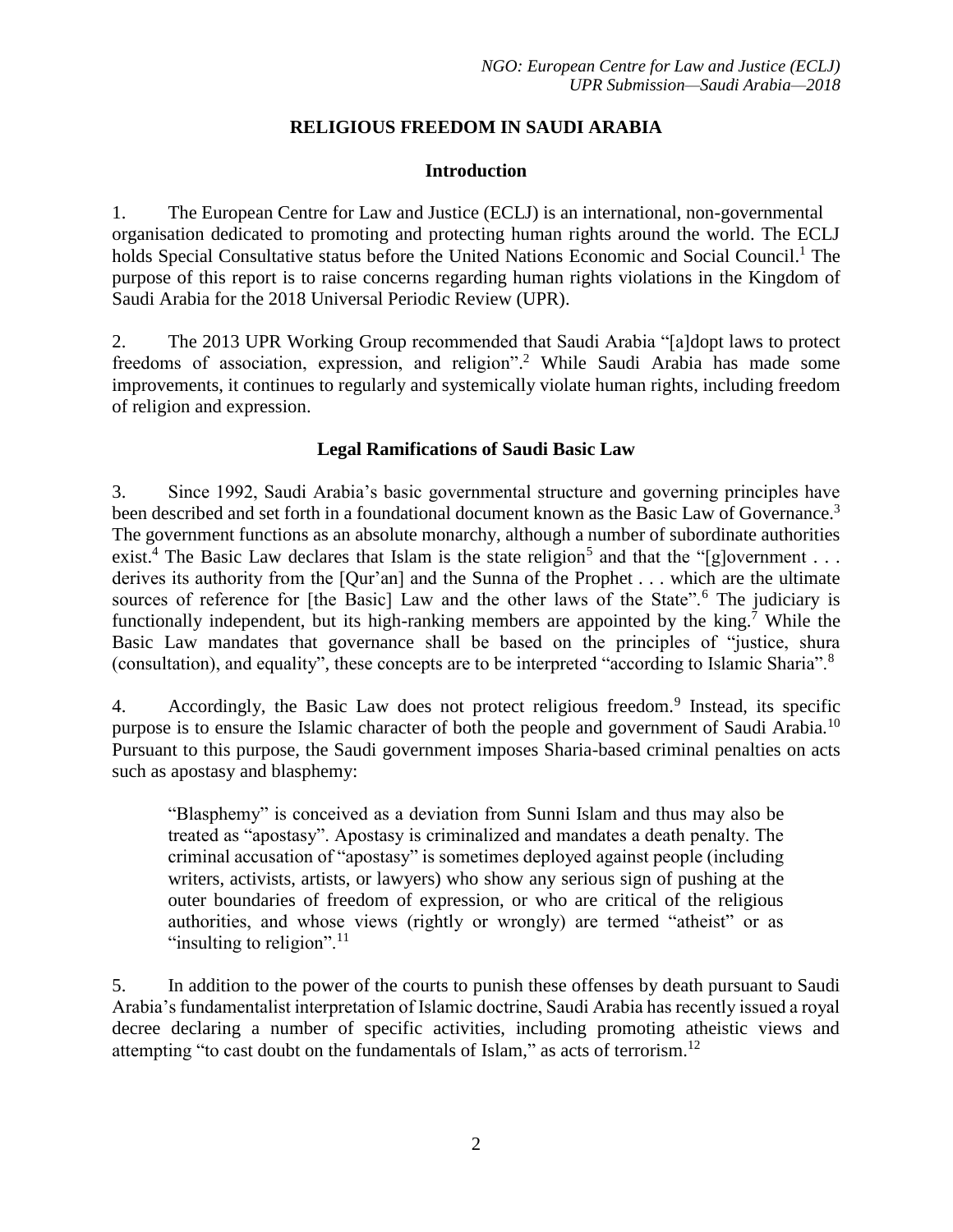6. Further, Saudi Arabia reserves its citizenship to Muslims only.<sup>13</sup> Non-Muslims may not be naturalised without attesting to their conversion and obtaining certification of the same from a Muslim religious authority.<sup>14</sup> Children of Muslim fathers are deemed Muslim under the law.<sup>15</sup> While this provides them certain privileges, it also automatically subjects them to apostasy laws should their actual beliefs be (or become) non-Islamic, as well as other legal and cultural consequences. 16

7. Saudi Arabia provides unequal protection for Muslims and non-Muslims under the law: for instance, a Jewish or Christian plaintiff may only recover half the damages a Muslim male would receive in a civil suit over accidental injury or death, and other non-Muslims may recover only one-sixteenth as much as a Muslim male.<sup>17</sup>

8. Saudi Arabia places restrictions on certain forms of expression including dress, religious emblems and art.<sup>18</sup> Moral and religious restrictions have traditionally been enforced by the Commission for the Promotion of Virtue and Prevention of Vice (CPVPV), or the "religious police", which requires everyone in the country to "abide by its interpretation of Islam's rules and its prophet's directives".<sup>19</sup> We welcome the steps Saudi Arabia has taken since the last UPR to reign in the power of the CPVPV; however, there is still much work to be done to counter the repression of religious freedom.<sup>20</sup>

9. Much of Saudi Arabia's law—particularly its criminal law—remains uncodified and unpublished.<sup>21</sup> This gives courts free rein in their application of Islamic law.<sup>22</sup> Saudi Arabia has taken some initial steps toward codifying their law by codifying and publishing regulations and Royal Decrees.  $^{23}$  In addition, they are beginning to record judicial decisions.  $^{24}$  However, Saudi Arabia needs to continue to improve in this area and begin to codify the remaining portions of their uncodified law.

10. Finally, the Basic Law only provides human rights protections "in accordance with the Sharia".<sup>25</sup> Accordingly, despite its few recent efforts to improve conditions for religious freedom,<sup>26</sup> Saudi Arabia "continue[s] to prosecute and imprison individuals for dissent, apostasy and blasphemy," prohibit non-Muslim places of worship, and otherwise discriminate against persons on the basis of their religious affiliation.<sup>27</sup> Thus, the overall design continues to allow for systemic discrimination and oppression on the basis of religion and expression.

11. Although Saudi Arabia is a member of the United Nations,  $^{28}$  it abstained from voting on the adoption of the Universal Declaration of Human Rights (UDHR),<sup>29</sup> and has never signed the International Covenant on Civil and Political Rights (ICCPR).<sup>30</sup>

# **Incidents of Restrictions of Freedom of Religion**

# *State-Sponsored Repression*

12. Reports do not adequately reflect the persecutions Christians face due to the fact that their religion is prohibited; thus, Christians are reluctant to disclose information relating to abuse of religious freedom for fear that this might lead to further persecution.<sup>31</sup> Additionally, court proceedings are private which causes information regarding government practices to be incomplete.<sup>32</sup> Much of the religiously repressive character of Saudi Arabia is widespread and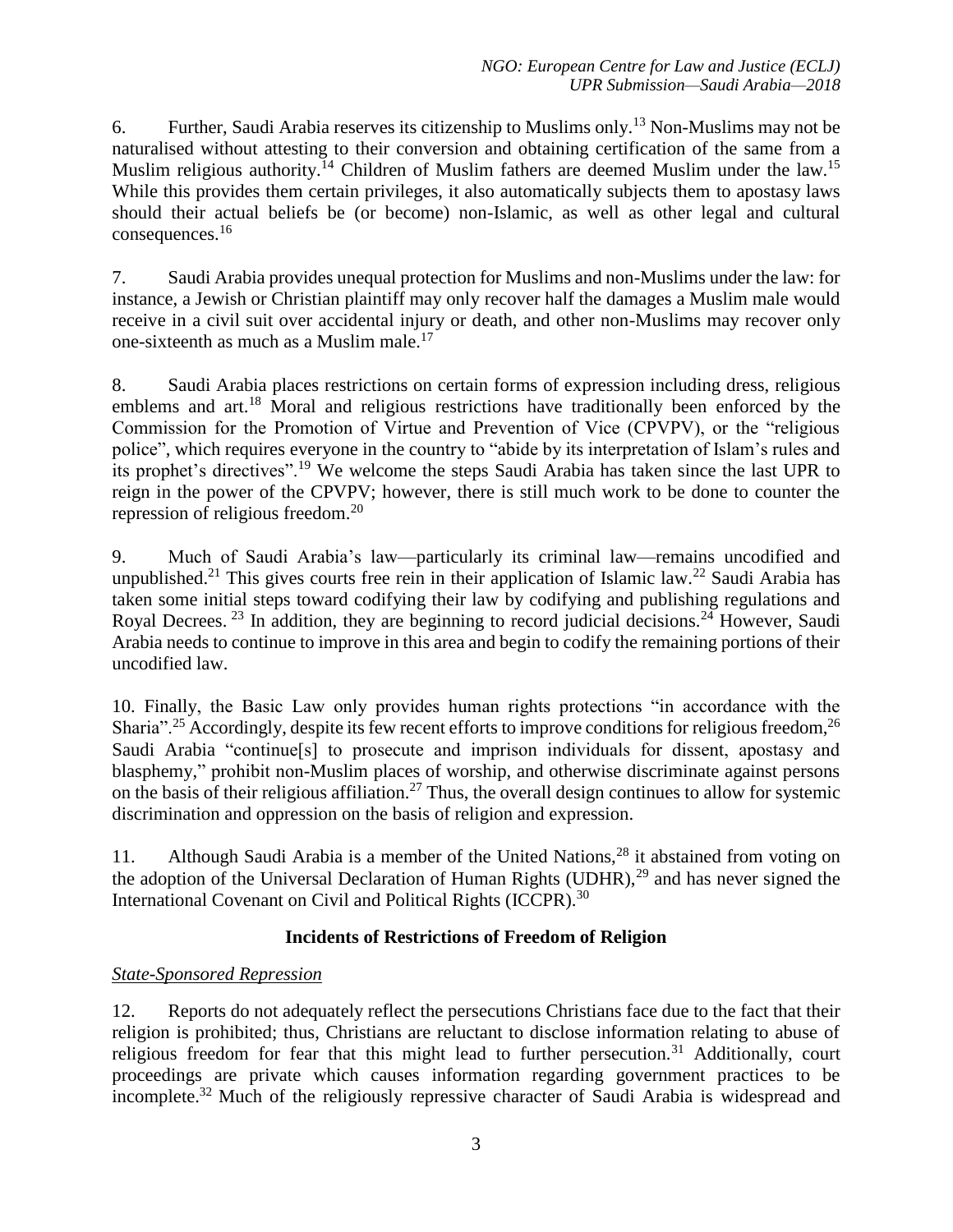institutional. For example, a comprehensive review of schoolbooks for religious studies, produced by the Education Ministry, found that Saudi Arabian school books contain teachings intolerant to other faiths.<sup>33</sup> One book "declares that it is the duty of Muslims to excommunicate [unbelievers]: 'For whoever does not excommunicate them, or whoever doubts their religious infidelity is himself an unbeliever".<sup>34</sup> The same book warns Muslim children against showing support for non-Muslims.<sup>35</sup> According to Human Rights Watch, students are taught to express hostility and antagonism toward unbelievers.<sup>36</sup> In general, there is "suffocating" pressure on Christians particularly converts to Christianity—from family, society and the government to keep silent about their faith.<sup>37</sup>

13. One Saudi wife, mother and Christian convert, Nawal, keeps her Christian faith secret in order to survive. When Nawal's mother found out about her religion, she forced Nawal to stay inside for years.<sup>38</sup> Nawal was eventually pressured into marrying a Muslim man.<sup>39</sup> If her husband discovers that she is a Christian, he is entitled to beat or divorce her because Saudi laws enable families to handle such matters in private.<sup>40</sup> Nawal can communicate with other Christians only in secret over the Internet, and only through religiously neutral messages.<sup>41</sup>

# *Criminal Prosecution*

14. In September 2016, Saudi religious police arrested twenty-seven Lebanese Maronite Christians holding a religious service, charging them with "being in possession of Bibles" and "conducting Christian Prayers".<sup>42</sup> The Saudi government revoked their visas and deported them to Lebanon.<sup>43</sup> A similar raid took place in the same city in September 2014, during which twentyeight Christians were arrested. The Christians were arrested by the CPVPV pursuant to a tip about a home-based church because all churches are illegal in Saudi Arabia.<sup>44</sup> The police reported that the Christians were in possession of "distorted writings of the Bible . . . and musical instruments".<sup>45</sup> The arrestees were held overnight and then released, except the leader, who was held for two days. $46$ 

15. In February 2016, Saudi Arabia sentenced a man to ten years in prison, 2,000 lashes, and a hefty fine for expressing atheism in social media posts.<sup>47</sup> The man admitted being an atheist and refused to renounce his nonbelief.<sup>48</sup> The CPVPV discovered that he had made 600 tweets denying the existence of God, ridiculing the Qur'anic verses, accusing all prophets of lies, and saying their teaching fueled hostilities.<sup>49</sup>

16. In January 2016, Saudi Arabia executed Shia cleric, Sheikh Nimr al-Nimr, whom it accused of "instigating unrest", seeking "foreign meddling" and "disobeying the ruler".<sup>50</sup> Al-Nimr was a vocal supporter of pro-democracy movements and Shia equality.<sup>51</sup> He had previously come under scrutiny from Saudi authorities for publicly exercising his Shia faith and calling for religious freedom.<sup>52</sup>

17. In November 2015, Saudi Arabia convicted Ashraf Fayadh of apostasy for allegedly renouncing Islam and promoting atheism in his poetry.<sup>53</sup> The publications on which the accusations were based concern Fayadh's experiences as a Palestinian refugee, as well as cultural, philosophical and religious themes.<sup>54</sup> Fayadh was working as a curator and organiser of contemporary art in Saudi Arabia at the time of his arrest.<sup>55</sup> In 2016, an appeals court quashed the death sentence and sentenced Fayadh instead to eight years in prison and 800 lashes.<sup>56</sup>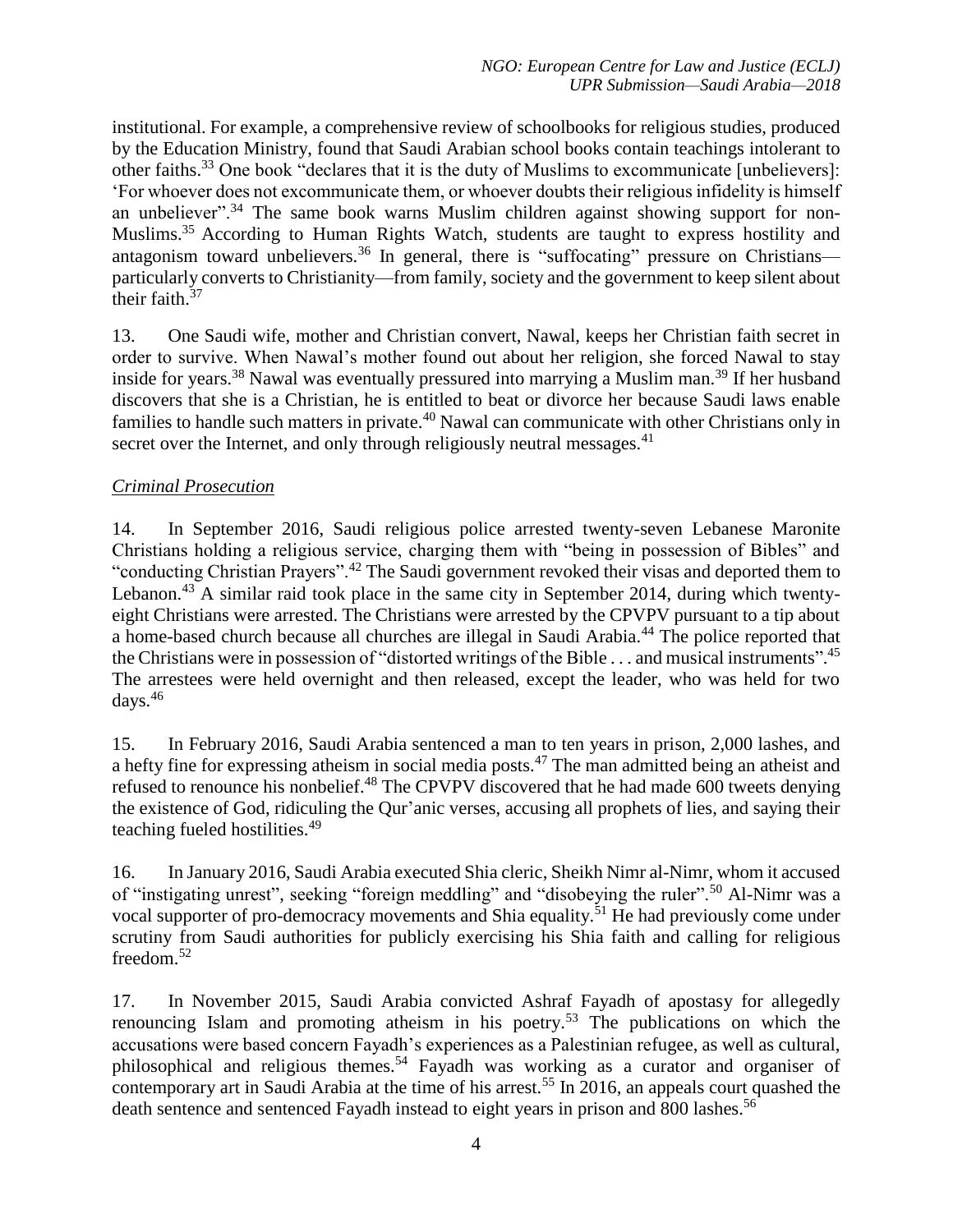### **Funding Extremism**

18. In addition to committing direct violations of its own people's religious freedom and free expression, Saudi Arabia indirectly contributes to other human rights violations throughout the Islamic world by funding madrassas, or religious schools, that promote extremist Sunni ideology. Saudi Arabia has provided billions of dollars of support to such institutions around the globe in hopes of promoting Wahhabism and containing Shia influence.<sup>57</sup> Responding to recent criticism of its funding of madrassas in Pakistan, Saudi Arabia denied that it supports terrorist organisations and emphasised that the Pakistani government approves all such funding.<sup>58</sup> This justification misses the point, however. While Saudi Arabia is actively engaged in opposing Islamic terror organisations *per se*, the madrassas it funds radicalise populations, thereby fostering Sunni militancy.<sup>59</sup> For example, Islamist violence in South Asia has increased substantially as a result of the extreme religious views inculcated by these schools.<sup>60</sup> Pakistan in particular, where twenty percent of the population is Shia, has suffered from decades of sectarian violence due to the influence of Saudi-funded madrassas.<sup>61</sup>

#### **Conclusion**

19. While Saudi Arabia has taken some steps toward accommodating religious freedom, such as revoking some of the CPVPV's authority,<sup>62</sup> it has failed to provide substantial reforms to allow freedom of religion and expression. By funding radical institutions, Saudi Arabia fosters international Sunni Islamic terrorism. The 2018 UPR Working Group must urge Saudi Arabia to implement measures to ensure freedom of religion and expression and curb the use of funds to teach extremist ideology.

 $\overline{a}$ 

<sup>&</sup>lt;sup>1</sup> Integrated Civil Society Organizations System, NGO BRANCH, U.N. DEP'T OF ECON. & SOC. AFF., http://esango.un.org/civilsociety/ (last visited 22 Feb. 2018).

<sup>2</sup> Rep. of the Working Group on the Universal Periodic Review, para. 138.47, Human Rights Council, U.N. Doc. A/HRC/25/3 (Dec. 2013).

 $3$  The Basic Law of Governance (1 Mar. 1992), http://www.constitutionnet.org/sites/default/files/the\_basic\_law\_of\_governance.pdf; U.S. STATE DEP'T, SAUDI ARABIA 2016 INTERNATIONAL RELIGIOUS FREEDOM REPORT 1, https://www.state.gov/documents/organization/269156.pdf (last visited 15 Feb. 2018) [hereinafter SAUDI ARABIA REPORT]; Abdullah F. Ansary, *Update: A Brief Overview of the Saudi Arabian Legal System* Part I.1, http://www.nyulawglobal.org/globalex/Saudi\_Arabia1.html (last updated Aug. 2015) [hereinafter Ansary, *Updated Brief Overview*]; *see generally* Abdullah F. Ansary, *A Brief Overview of the Saudi Arabian Legal System* Part I, http://www.nyulawglobal.org/globalex/Saudi\_Arabia.html (last visited 19 Feb. 2018) [hereinafter Ansary, *A Brief Overview*].

<sup>4</sup> *See* Ansary, *A Brief Overview*, *supra* note 3, Part II.1–2.

<sup>5</sup> Basic Law art. 1.

<sup>6</sup> *Id.* art. 7.

<sup>7</sup> Ansary, *Updated Brief Overview*, *supra* note 3, Part II.3.8; Basic Law arts. 46–52.

<sup>8</sup> Basic Law art. 8.

<sup>9</sup> SAUDI ARABIA REPORT, *supra* note 3, at 1, 3.

<sup>10</sup> *See, e.g.*, Basic Law arts. 9,–12, 23, 34, 48, 55; *see also King Fahd's Speech on the issuance of the Basic Law of Governance*, ROYAL EMBASSY OF SAUDI ARABIA, https://www.saudiembassy.net/king-fahds-speech-issuance-basiclaw-governance (last visited 15 Feb. 2018).

<sup>&</sup>lt;sup>11</sup> Saudi Arabia, THE FREEDOM OF THOUGHT REPORT, http://freethoughtreport.com/countries/asia-westernasia/saudi-arabia/#Blasphemy\_and\_apostasy (last visited 21 Feb. 2018); *see, e.g.*, *infra* paras. 13–15.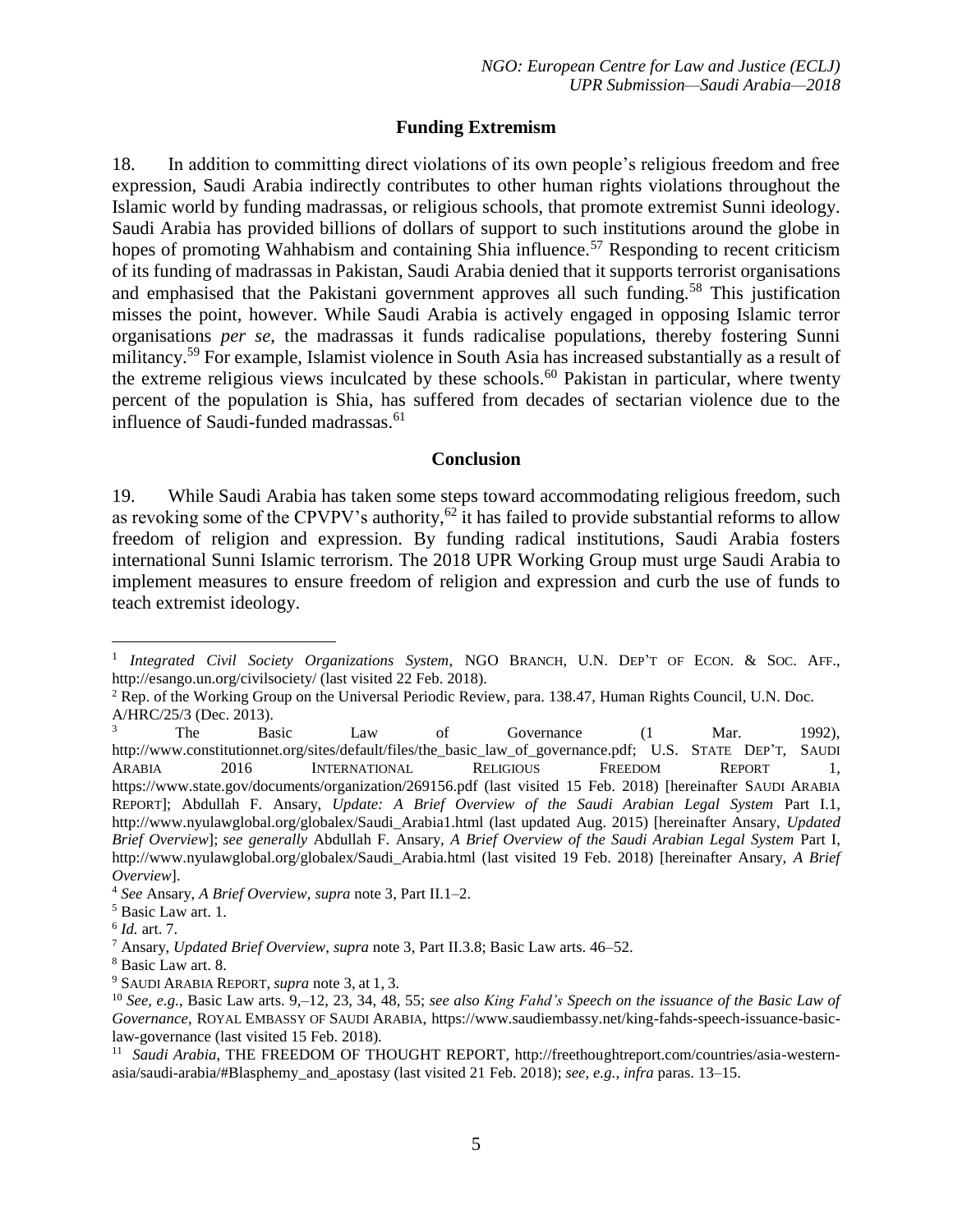<sup>12</sup> Asharq al-Awsat, *Full Text of Saudi Interior Ministry Statement Designating Terrorist Organizations* (8 Mar. 2014), https://eng-archive.aawsat.com/theaawsat/news-middle-east/full-text-of-saudi-interior-ministry-statementannouncing-terrorist-list.

<sup>13</sup> SAUDI ARABIA REPORT, *supra* note 3, at 3–7.

<sup>14</sup> *Id.*

 $\overline{\phantom{a}}$ 

<sup>15</sup> *Id.*

<sup>16</sup> *See, e.g.*, *infra* para. 12.

<sup>17</sup> SAUDI ARABIA REPORT, *supra* note 3, at 3–7.

<sup>18</sup> *Id.*

<sup>19</sup> *Saudi Arabia Limits Powers of its Religious Police*, WORLDWATCH MONITOR (18 Apr. 2016), https://www.worldwatchmonitor.org/2016/04/saudi-arabia-limits-powers-of-its-religious-police/.

<sup>20</sup> *Id.*; *see Preventing the Commission from Stalking and Interrogating Persons and Merely Treating Them With Leniency*, ALRIYADH.COM (13 Apr. 2016), http://www.alriyadh.com/1146183.

<sup>21</sup> *See* Ansary, *Updated Brief Overview*, *supra* note 3, Part II.3.8 & n.424.

<sup>22</sup> *Id.*

<sup>23</sup> *Id.*

 $^{24}$  *Id.* 

<sup>25</sup> Basic Law art 26.

<sup>26</sup> *See supra* text accompanying notes 19–22; UPR INFO, 2RP: RESPONSES TO RECOMMENDATIONS AND VOLUNTARY PLEDGES – SAUDI ARABIA (2014), https://www.upr-info.org/sites/default/files/document/saudi\_arabia/session\_17\_- \_october\_2013/recommendations\_and\_pledges\_saudiarabia\_2014\_0.pdf.

<sup>27</sup> 2017 ANNUAL REPORT, UNITED STATES COMMISSION ON INTERNATIONAL RELIGIOUS FREEDOM 76–82, http://www.uscirf.gov/sites/default/files/2017.USCIRFAnnualReport.pdf; *see also* SAUDI ARABIA REPORT, *supra* note 3, at 1.

<sup>28</sup> *Member States*, UNITED NATIONS, http://www.un.org/en/member-states/ (last visited 15 Feb. 2018).<br><sup>29</sup> *Voting Record* Search – *IN Resolution* Symbol *ARES*(217(*III*)

<sup>29</sup> *Voting Record Search – UN Resolution Symbol A/RES/217(III)*, UNBISNET, http://unbisnet.un.org:8080/ipac20/ipac.jsp?session=W518W0287258C.200367&profile=voting&uri=full=3100023 ~!909326~!0&ri=3&aspect=power&menu=search&source=~!horizon (last visited 15 Feb. 2018).

<sup>30</sup> *Ratification Status for Saudi Arabia*, UNITED NATIONS HUMAN RIGHTS OFFICE OF THE HIGH COMMISS'R, http://tbinternet.ohchr.org/\_layouts/TreatyBodyExternal/Treaty.aspx?CountryID=152&Lang=EN (last visited 15 Feb. 2018).

<sup>31</sup> *Saudi Arabia*, U.S. DEP'T OF ST., https://www.state.gov/j/drl/rls/irf/2005/51609.htm (last visited 15 Mar. 2018). <sup>32</sup> *Id.*

<sup>33</sup> *Saudi Schoolbooks 'Teach Students to Hate Those of Other Faiths'*, WORLDWATCH MONITOR (18 Sep. 2017), https://www.worldwatchmonitor.org/coe/saudi-school-books-teach-students-to-hate-those-of-other-faiths-sayshuman-rights-watch/.

<sup>34</sup> *Id.* 

<sup>35</sup> *Id.*

<sup>36</sup> *Id.*

<sup>37</sup> Lindy Lowry, *In Saudi Arabia, Christian Mom's Secret Faith Survives in Silence*, OPEN DOORS (6 Feb. 2018), https://www.opendoorsusa.org/christian-persecution/stories/saudi-arabia-christian-moms-secret-faith-survivessilence/.

<sup>38</sup> *Id.*

<sup>39</sup> *Id.*

<sup>40</sup> *Id.* 

<sup>41</sup> *Id.*

<sup>42</sup> Joyce Dimaculangan, *Saudi Arabia Deports 27 Christians*, SOCAL CHRISTIAN VOICE (10 Oct. 2016), http://socalchristianvoice.com/saudi-arabia-deports-27-christians/.

<sup>43</sup> Dimaculangan, *supra* note 38.

<sup>44</sup> Matthew Blake, *Dozens of Christians 'Including Women and Children' Are Arrested in Saudi Arabia After Tip-Off to State's Islamist Police Force*, DAILYMAIL.COM, http://www.dailymail.co.uk/news/article-2756134/Dozens-Christians-including-women-children-arrested-Saudi-Arabia-tip-state-s-Islamist-police-force.html (last updated 15 Sept. 2014, 7:25 PM).

<sup>45</sup> *Id.*